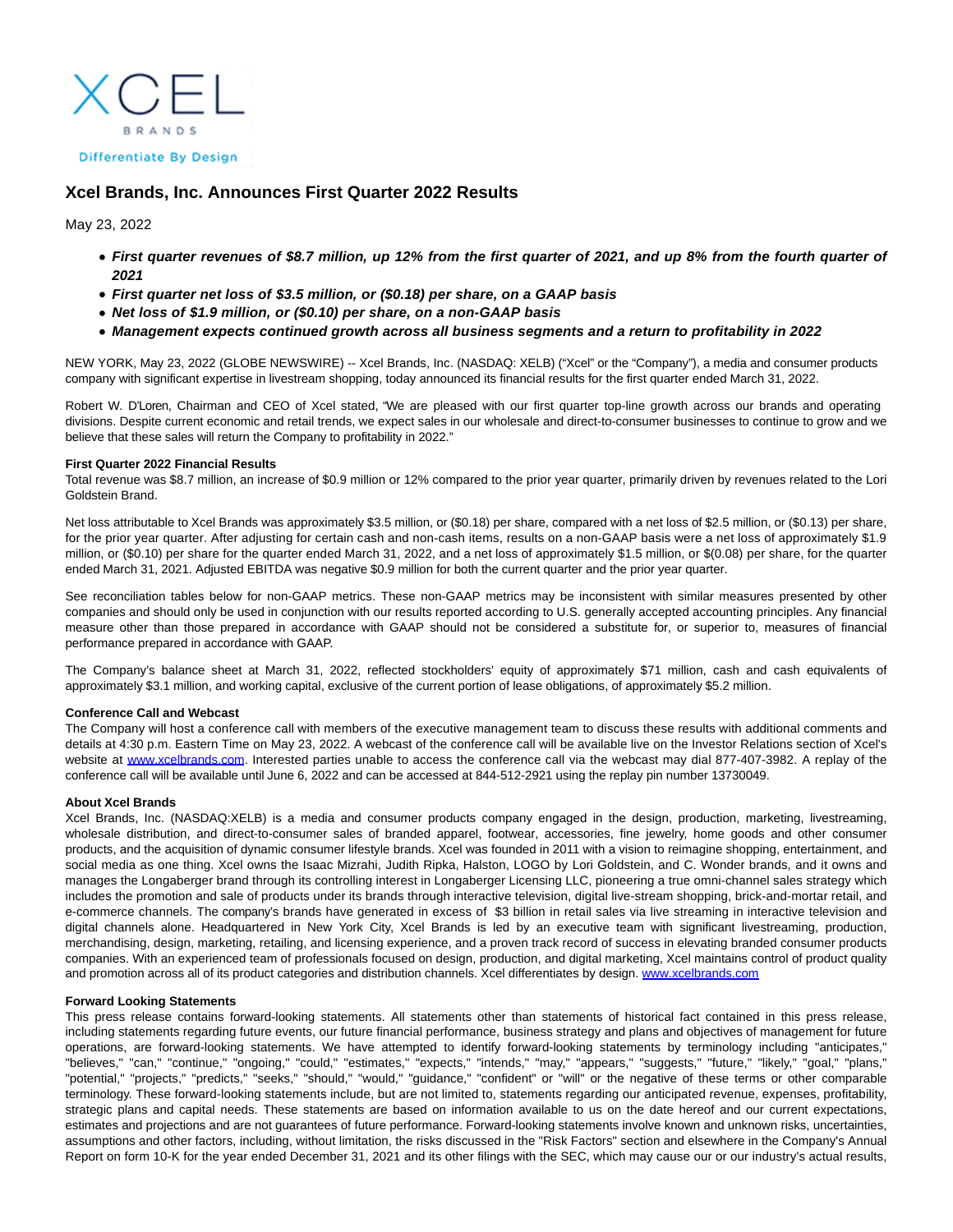levels of activity, performance or achievements to differ materially from those expressed or implied by these forward-looking statements. Moreover, we operate in a very competitive and rapidly changing environment. New risks emerge from time to time and it is not possible for us to predict all risk factors, nor can we address the impact of all factors on our business or the extent to which any factor, or combination of factors, may cause our actual results to differ materially from those contained in any forward-looking statements. You should not place undue reliance on any forward-looking statements. Except as expressly required by the federal securities laws, we undertake no obligation to update any forward-looking statements, whether as a result of new information, future events, changed circumstances or any other reason.

## **Investor Contact:**

Andrew Berger SM Berger & Company, Inc. 216-464-6400 [andrew@smberger.com](https://www.globenewswire.com/Tracker?data=QciC6xEGFoiiSlRDmQvrjLOVtvqempDjXKisvkUnUGxt747sqGMmhmlzM3JDl-Vetogq-UsTD4VfGncdd9sHMj1OaWKnbD2jFrpD7UkPbWM=)

## **Media Contact**

Felicia Kane Berns Communications Group, LLC 212-994-4660 [fkane@bcg-pr.com](https://www.globenewswire.com/Tracker?data=KEzKsWq2kWH2eJ4v2zkDGaigwEKA942eUMBdWSmLLzJQkIcG0MuKn5L5MIF4pL2IjbulkYbJH5WioRXYgxQbIA==)

## **Xcel Brands, Inc. and Subsidiaries Unaudited Condensed Consolidated Statements of Operations (in thousands, except share and per share data)**

|                                                                     | For the Three Months Ended |              |    |            |
|---------------------------------------------------------------------|----------------------------|--------------|----|------------|
|                                                                     | March 31,                  |              |    |            |
|                                                                     |                            | 2022         |    | 2021       |
| <b>Revenues</b>                                                     |                            |              |    |            |
| Net licensing revenue                                               | \$                         | 5,961        | \$ | 4,307      |
| Net sales                                                           |                            | 2,786        |    | 3,502      |
| Net revenue                                                         |                            | 8,747        |    | 7,809      |
| Cost of goods sold                                                  |                            | 1,680        |    | 1,835      |
| Gross profit                                                        |                            | 7,067        |    | 5,974      |
| Operating costs and expenses                                        |                            |              |    |            |
| Salaries, benefits and employment taxes                             |                            | 4,853        |    | 4,052      |
| Other selling, general and administrative expenses                  |                            | 3,392        |    | 3,038      |
| Stock-based compensation                                            |                            | 32           |    | 160        |
| Depreciation and amortization                                       |                            | 1,820        |    | 1,210      |
| Total operating costs and expenses                                  |                            | 10,097       |    | 8,460      |
| Operating loss                                                      |                            | (3,030)      |    | (2,486)    |
| Interest and finance expense                                        |                            |              |    |            |
| Interest expense - term loan debt                                   |                            | 708          |    | 276        |
| Other interest and finance charges (income), net                    |                            | 1            |    | 4          |
| Total interest and finance expense                                  |                            | 709          |    | 280        |
| Loss before income taxes                                            |                            | (3,739)      |    | (2,766)    |
| Income tax benefit                                                  |                            |              |    | (138)      |
| <b>Net loss</b>                                                     |                            | (3,739)      |    | (2,628)    |
| Less: Net loss attributable to noncontrolling interest              |                            | (252)        |    | (81)       |
| Net loss attributable to Xcel Brands, Inc. stockholders             | \$                         | $(3,487)$ \$ |    | (2, 547)   |
| Loss per share attributed to Xcel Brands, Inc. common stockholders: |                            |              |    |            |
| Basic and diluted net loss per share                                | \$                         | $(0.18)$ \$  |    | (0.13)     |
| Weighted average number of common shares outstanding:               |                            |              |    |            |
| Basic and diluted weighted average common shares outstanding        |                            | 19,571,119   |    | 19,261,436 |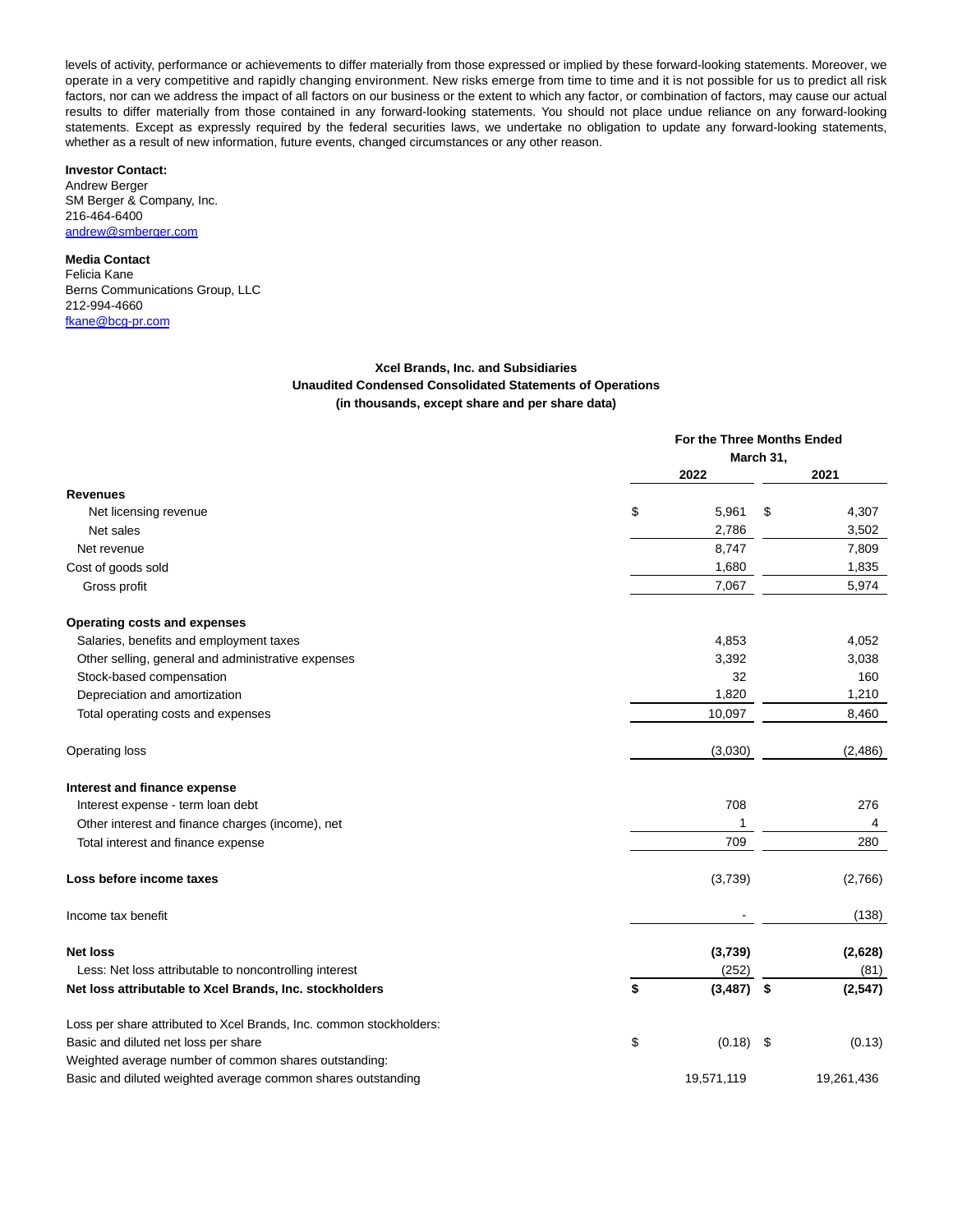# **Xcel Brands, Inc. and Subsidiaries Unaudited Condensed Consolidated Balance Sheets (in thousands, except share and per share data)**

|                                                                                                | March 31, 2022 |             | December 31, 2021 |           |  |
|------------------------------------------------------------------------------------------------|----------------|-------------|-------------------|-----------|--|
|                                                                                                |                | (Unaudited) |                   |           |  |
| Assets                                                                                         |                |             |                   |           |  |
| <b>Current Assets:</b>                                                                         |                |             |                   |           |  |
| Cash and cash equivalents                                                                      | \$             | 3,063       | \$                | 4,483     |  |
| Accounts receivable, net                                                                       |                | 8,676       |                   | 7,640     |  |
| Inventory                                                                                      |                | 3,941       |                   | 3,375     |  |
| Prepaid expenses and other current assets                                                      |                | 1,480       |                   | 1,681     |  |
| Total current assets                                                                           |                | 17,160      |                   | 17,179    |  |
| <b>Non-Current Assets:</b>                                                                     |                |             |                   |           |  |
| Property and equipment, net                                                                    |                | 2,293       |                   | 2,549     |  |
| Operating lease right-of-use assets                                                            |                | 6,097       |                   | 6,314     |  |
| Trademarks and other intangibles, net                                                          |                | 96,775      |                   | 98,304    |  |
| Restricted cash                                                                                |                | 608         |                   | 739       |  |
| Deferred tax assets, net                                                                       |                | 141         |                   | 141       |  |
| Other assets                                                                                   |                | 635         |                   | 555       |  |
| Total non-current assets                                                                       |                | 106,549     |                   | 108,602   |  |
| <b>Total Assets</b>                                                                            | \$             | 123,709     | \$                | 125,781   |  |
| <b>Liabilities and Equity</b>                                                                  |                |             |                   |           |  |
| <b>Current Liabilities:</b>                                                                    |                |             |                   |           |  |
| Accounts payable, accrued expenses and other current liabilities                               | \$             | 7,855       | \$                | 6,233     |  |
| Accrued payroll                                                                                |                | 1,563       |                   | 577       |  |
| Current portion of operating lease obligations                                                 |                | 1,045       |                   | 1,207     |  |
| Current portion of long-term debt                                                              |                | 2,500       |                   | 2,500     |  |
| <b>Total current liabilities</b>                                                               |                | 12,963      |                   | 10,517    |  |
| Long-Term Liabilities:                                                                         |                |             |                   |           |  |
| Long-term portion of operating lease obligations                                               |                | 6,963       |                   | 7,252     |  |
| Long-term debt, less current portion                                                           |                | 24,998      |                   | 25,531    |  |
| Contingent obligations                                                                         |                | 7,539       |                   | 7,539     |  |
| Other long-term liabilities                                                                    |                | 13          |                   | 0         |  |
| Total long-term liabilities                                                                    |                | 39,513      |                   | 40,322    |  |
| <b>Total Liabilities</b>                                                                       |                | 52,476      |                   | 50,839    |  |
| <b>Commitments and Contingencies</b>                                                           |                |             |                   |           |  |
| Equity:                                                                                        |                |             |                   |           |  |
| Preferred stock, \$.001 par value, 1,000,000 shares authorized, none issued and outstanding    |                |             |                   |           |  |
| Common stock, \$.001 par value, 50,000,000 shares authorized, and 19,571,119 shares issued and |                |             |                   |           |  |
| outstanding at March 31, 2022 and December 31, 2021.                                           |                | 20          |                   | 20        |  |
| Paid-in capital                                                                                |                | 103,069     |                   | 103,039   |  |
| Accumulated deficit                                                                            |                | (32, 266)   |                   | (28, 779) |  |
| Total Xcel Brands, Inc. stockholders' equity                                                   |                | 70,823      |                   | 74,280    |  |
| Noncontrolling interest                                                                        |                | 410         |                   | 662       |  |
| <b>Total Equity</b>                                                                            |                | 71,233      |                   | 74,942    |  |
| <b>Total Liabilities and Equity</b>                                                            | \$             | 123,709     | \$                | 125,781   |  |

**Xcel Brands, Inc. and Subsidiaries Unaudited Condensed Consolidated Statements of Cash Flows (in thousands)**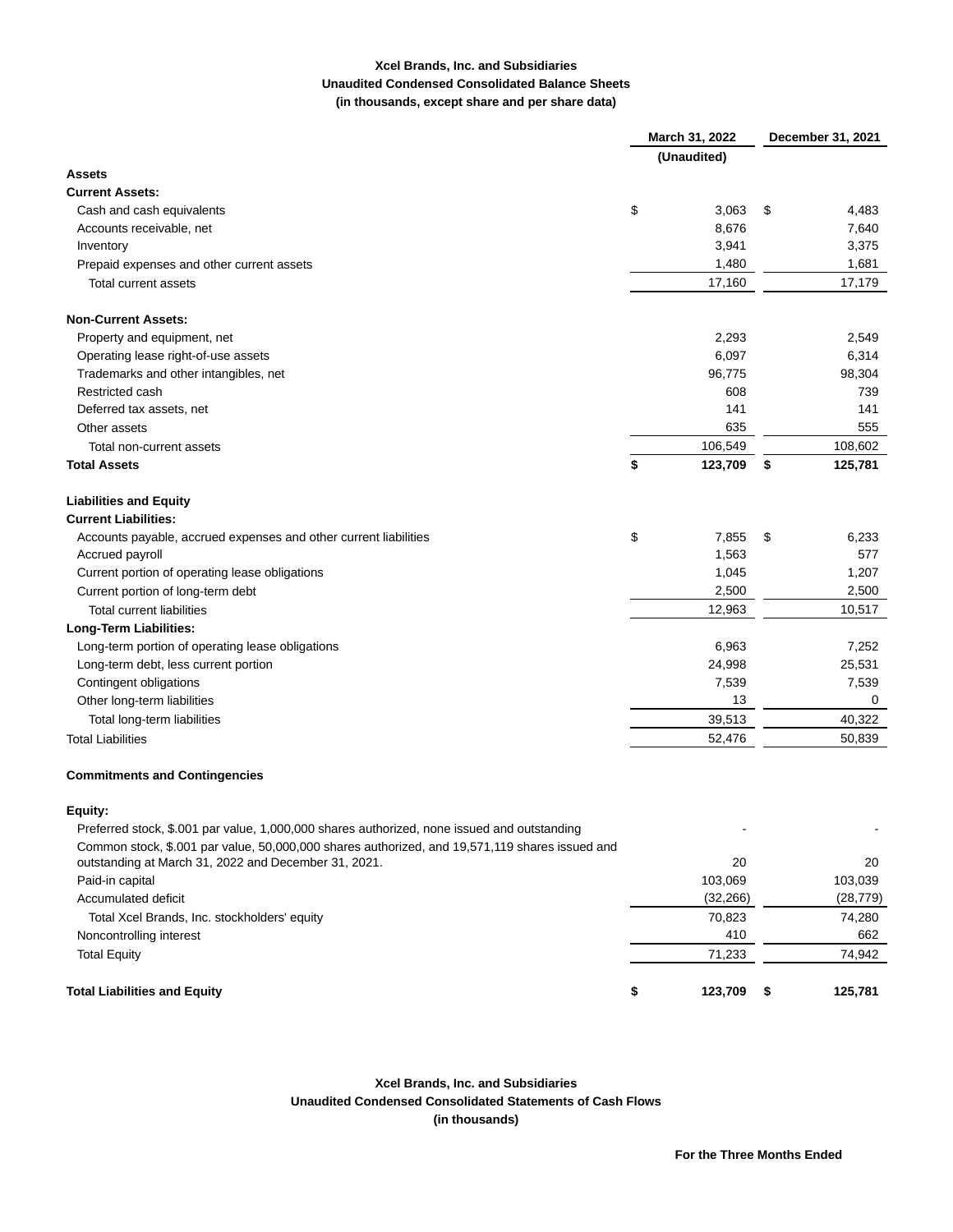|                                                                                 | March 31, |         |     |          |
|---------------------------------------------------------------------------------|-----------|---------|-----|----------|
|                                                                                 |           | 2022    |     | 2021     |
| Cash flows from operating activities                                            |           |         |     |          |
| Net loss                                                                        | \$        | (3,739) | -\$ | (2,628)  |
| Adjustments to reconcile net loss to net cash provided by operating activities: |           |         |     |          |
| Depreciation and amortization expense                                           |           | 1,820   |     | 1,210    |
| Amortization of deferred finance costs included in interest expense             |           | 91      |     | 20       |
| Stock-based compensation                                                        |           | 32      |     | 160      |
| Allowance for doubtful accounts                                                 |           |         |     | 132      |
| Deferred income tax benefit                                                     |           |         |     | (138)    |
| Changes in operating assets and liabilities:                                    |           |         |     |          |
| Accounts receivable                                                             |           | (1,036) |     | (377)    |
| Inventory                                                                       |           | (566)   |     | (1, 569) |
| Prepaid expenses and other assets                                               |           | 15      |     | (222)    |
| Accounts payable, accrued expenses and other current liabilities                |           | 2,620   |     | 1,819    |
| Cash paid in excess of rent expense                                             |           | (128)   |     | (100)    |
| Net cash used in by operating activities                                        |           | (891)   |     | (1,693)  |
| Cash flows from investing activities                                            |           |         |     |          |
| Purchase of property and equipment                                              |           | (35)    |     | (295)    |
| Net cash used in investing activities                                           |           | (35)    |     | (295)    |
| Cash flows from financing activities                                            |           |         |     |          |
| Proceeds from long-term debt                                                    |           | (625)   |     |          |
| Net cash used in financing activities                                           |           | (625)   |     |          |
| Net (decrease) increase in cash, cash equivalents, and restricted cash          |           | (1,551) |     | (1,988)  |
| Cash, cash equivalents, and restricted cash at beginning of period              |           | 5,222   |     | 6,066    |
| Cash, cash equivalents, and restricted cash at end of period                    | \$        | 3,671   | \$  | 4,078    |
| Reconciliation to amounts on consolidated balance sheets:                       |           |         |     |          |
| Cash and cash equivalents                                                       |           | 3,063   | \$  | 2,969    |
| Restricted cash                                                                 |           | 608     |     | 1,109    |
| Total cash, cash equivalents, and restricted cash                               | \$        | 3,671   | \$  | 4,078    |
| Supplemental disclosure of non-cash activities:                                 |           |         |     |          |
| Liability for equity-based bonuses                                              | \$        | 2       | \$  | (9)      |
| Supplemental disclosure of cash flow information:                               |           |         |     |          |
| Cash paid during the period for interest                                        | \$        | 623     | \$  | 236      |
| Cash paid during the period for income taxes                                    | \$        |         | \$  | 15       |

|                                                         | <b>Three Months Ended</b> |                   |  |                   |  |
|---------------------------------------------------------|---------------------------|-------------------|--|-------------------|--|
| (\$ in thousands)                                       |                           | March 31,<br>2022 |  | March 31,<br>2021 |  |
|                                                         |                           |                   |  |                   |  |
|                                                         |                           | (Unaudited)       |  | (Unaudited)       |  |
| Net loss attributable to Xcel Brands, Inc. stockholders | \$                        | (3, 487)          |  | (2,547)           |  |
| Amortization of trademarks                              |                           | 1,514             |  | 876               |  |
| Stock-based compensation                                |                           | 32                |  | 160               |  |
| Certain adjustments to provision for doubtful accounts  |                           |                   |  | 132               |  |
| Deferred income tax benefit                             |                           |                   |  | (138)             |  |
| Non-GAAP net loss                                       | \$                        | $(1,941)$ \$      |  | (1,517)           |  |

**Three Months Ended March 31, March 31,**